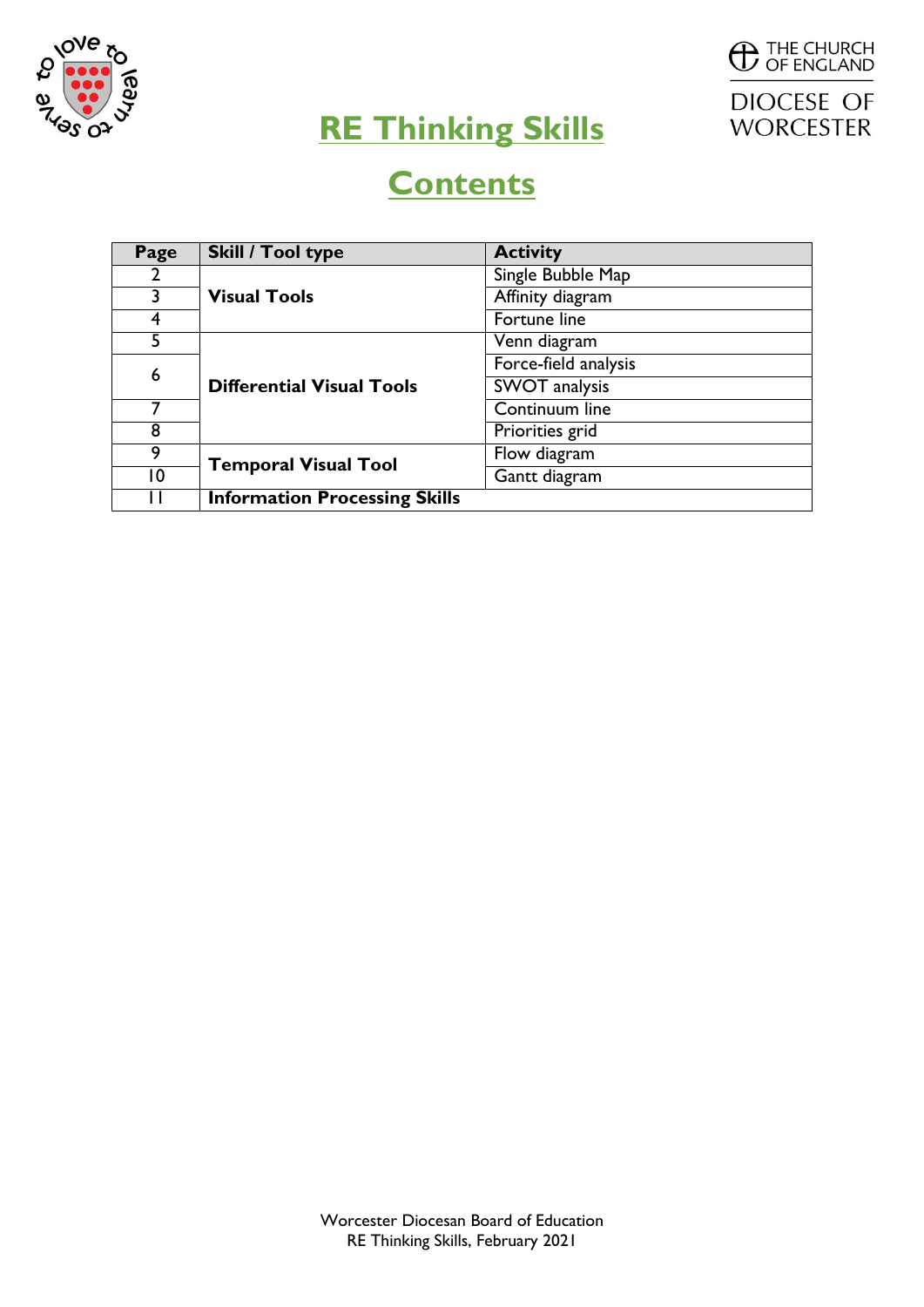



# DIOCESE OF **WORCESTER**

# **VISUAL TOOLS**

- Visual tools allow pupils to see below the surface.
- Structural visual tools help to start the thinking about a topic and organise in simple terms relevant and irrelevant information.
- They illustrate the relationship between the whole and the parts.
- Structural visual tools include:
	- o Single bubble map
	- o Affinity diagram
	- $\circ$  Fortune line

### **Single Bubble Map**

A simple way to collate all information about a story or theme. Good for generating ideas at the start of a topic. There is no distinction made between relevant and irrelevant material but more of a way to understand what is already known. It is a good starting point and allows for building up information.

This can lead to mind mapping or clustering of ideas by then adding information to each bubble about what may be known about the characters etc. This could be revisited at the end of a topic to see if understanding has changed.

# **E.g. The Nativity**

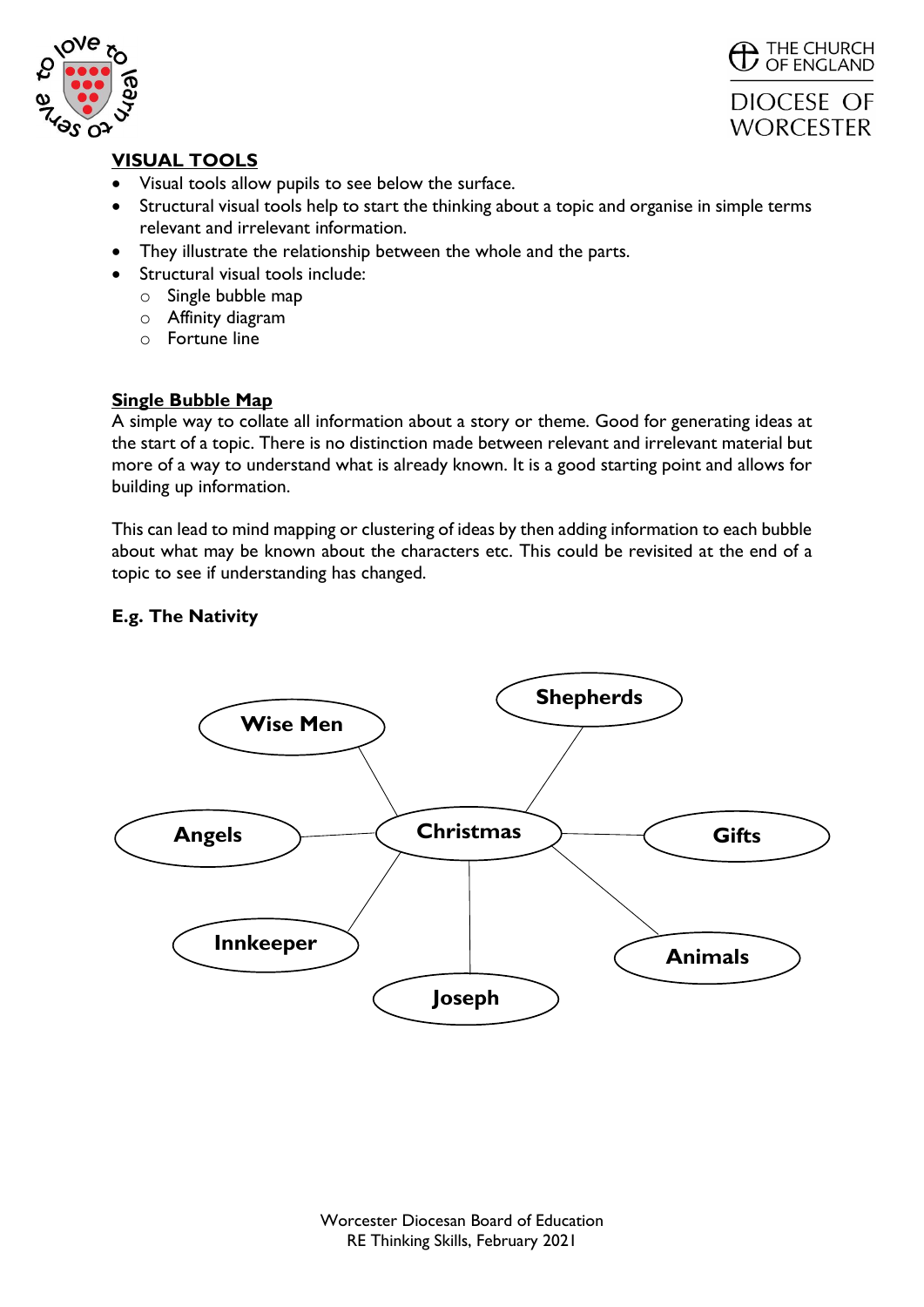



# **Affinity diagram**

Affinity diagrams help to support a deeper curiosity with a topic or story. Children would first read the story and then begin to analyse the detail held within it. It helps to connect different aspects of a story together. The heading can be changed to work with whatever you want the children to focus on.

# **E.g.**

| The Annunciation to Mary                                                                           |                                                               |  |  |  |  |  |
|----------------------------------------------------------------------------------------------------|---------------------------------------------------------------|--|--|--|--|--|
| <b>Actions</b><br>(what was done)                                                                  | <b>Words</b><br>(what was said)                               |  |  |  |  |  |
| Angel came<br>Holy Spirit came - 'Yes'<br>Mary was chosen<br>Angel left<br>Mary recognised her God | Yes<br>Highly favoured<br>$\bullet$                           |  |  |  |  |  |
| <b>Questions</b><br>(To ask of Annunciation)                                                       | <b>Personal Qualities</b><br>(of both characters)             |  |  |  |  |  |
| Why Mary?<br>What happened?<br>Why me?<br>Do you believe?<br>What happens now?                     | <b>Trusting</b><br>Posh (Gabriel)<br>Poor (Mary)<br>Splendour |  |  |  |  |  |

#### **When to use it:**

- As a discussion point
- Early categorisation in a topic
- To broaden discussion
- As an early framework for writing

| <b>Title</b> |            |  |  |  |  |
|--------------|------------|--|--|--|--|
| Category A   | Category B |  |  |  |  |
| Category C   | Category D |  |  |  |  |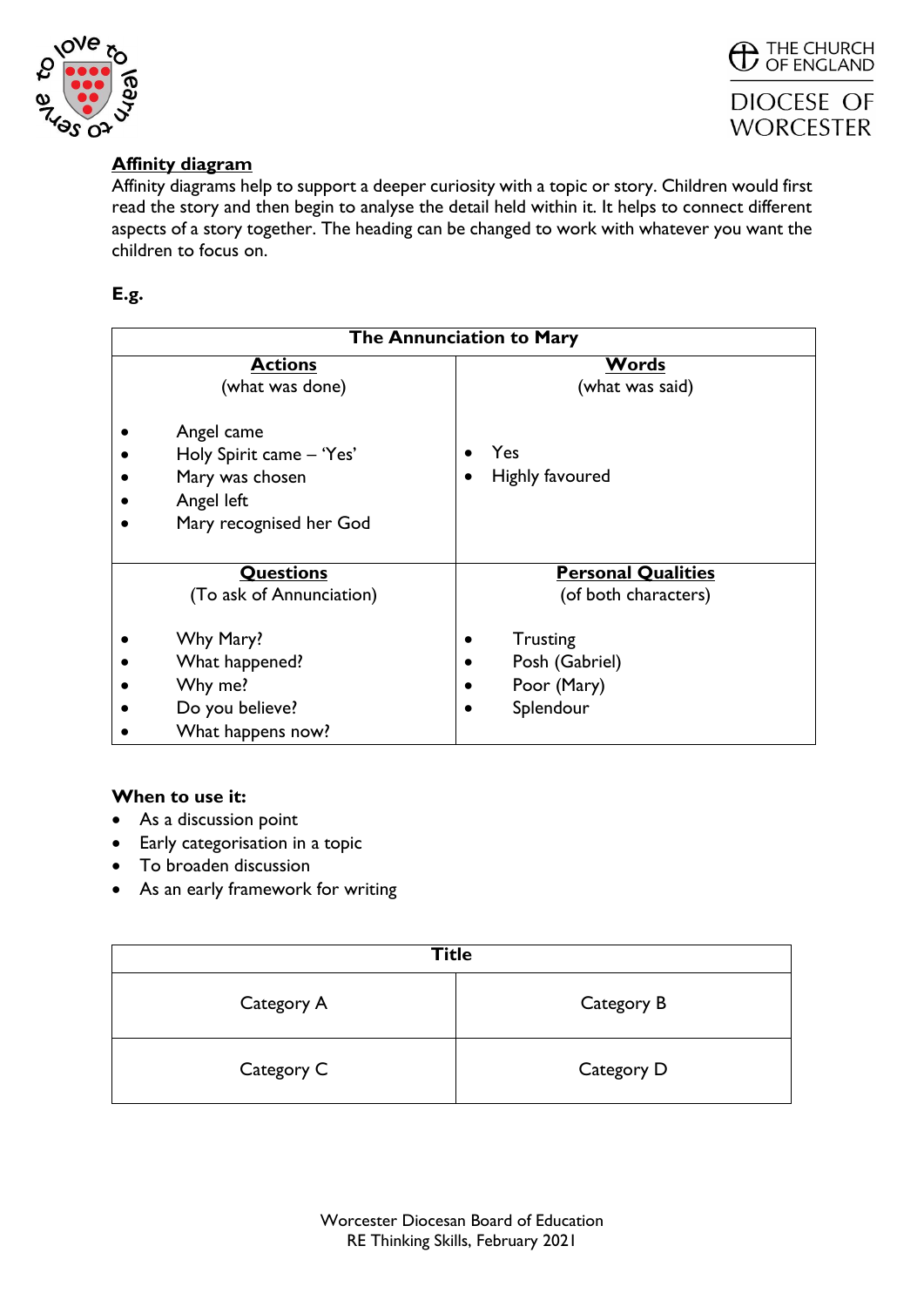



#### **Fortune line**

The use of fortune lines is a strategy which engages pupils with a text at a deep level. Look at series of different points with a story to begin to plot the emotions of characters within the story. Use different colours on the graph to represent different characters within the text in order to compare and contrast and look at things from different people's point of view.

The fortune line allows children to:

- Connect beliefs and teaching
- Identify possible experiences and emotions a person may have had
- Raise awareness of the impact of experience
- Explore and justify opinion

# **E.g. The Prodigal Son**

| $\odot$    |                                                        |                                            |                                     |                                                                 |                                                       |                            |                                                       |
|------------|--------------------------------------------------------|--------------------------------------------|-------------------------------------|-----------------------------------------------------------------|-------------------------------------------------------|----------------------------|-------------------------------------------------------|
| $\bigodot$ |                                                        |                                            |                                     |                                                                 |                                                       |                            |                                                       |
| $\odot$    |                                                        |                                            |                                     |                                                                 |                                                       |                            |                                                       |
|            | Younger son asks<br>his father for his<br>inheritance. | Younger son<br>leaves on his<br>adventure. | Younger son has<br>lots of parties. | Younger son<br>spends all his<br>money and has<br>nothing left. | Younger son ends<br>up eating from the<br>pig trough. | Younger son<br>comes home. | A party is thrown<br>in honour of the<br>younger son. |

Worcester Diocesan Board of Education This idea can be applied to any story in the Bible and is particularly useful where more than one character is affected in different ways.

RE Thinking Skills, February 2021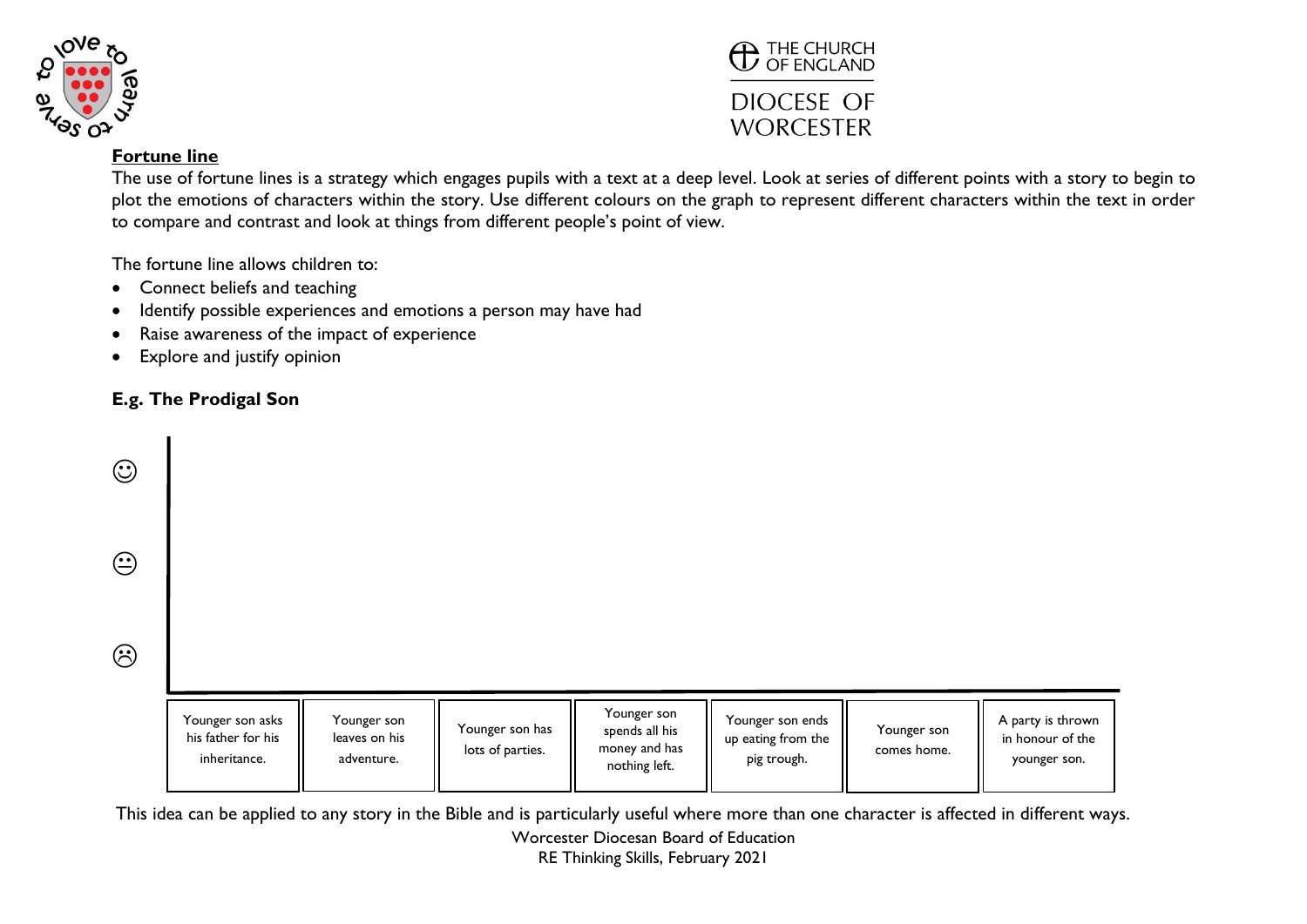



#### **DIFFERENTIAL VISUAL TOOLS**

- The idea with differential visual tools is to give children the opportunity to reflect on different points of view. It helps children to see a story from different sides; to see the similarities and differences between two different characters within a story or two different stories. The visual tools give children the opportunity to question and debate their own choices.
- Differential visual tools include:
	- o Venn diagrams
	- o Force field analysis
	- o SWOT analysis
	- o Continuum line
	- o Priorities grid

#### **Venn diagram**

A Venn diagram allows children to compare two different characters in relation to a specific scenario. As with all Venn diagrams the section in the middle shows what both characters have in common in relation to the specific situation or scenario. Depending on the complexity of the scenario, which may have more characters involved and therefore more circles to compare, children can see the connections between different characters.

#### **E.g. Comparing Mary and Elizabeth's experience – The Annunciation**

In this example both Elizabeth and Mary have the experience of an angel visiting them to tell them about the birth of their sons. However, the experience for both women is very different even if there are a great number of similarities.

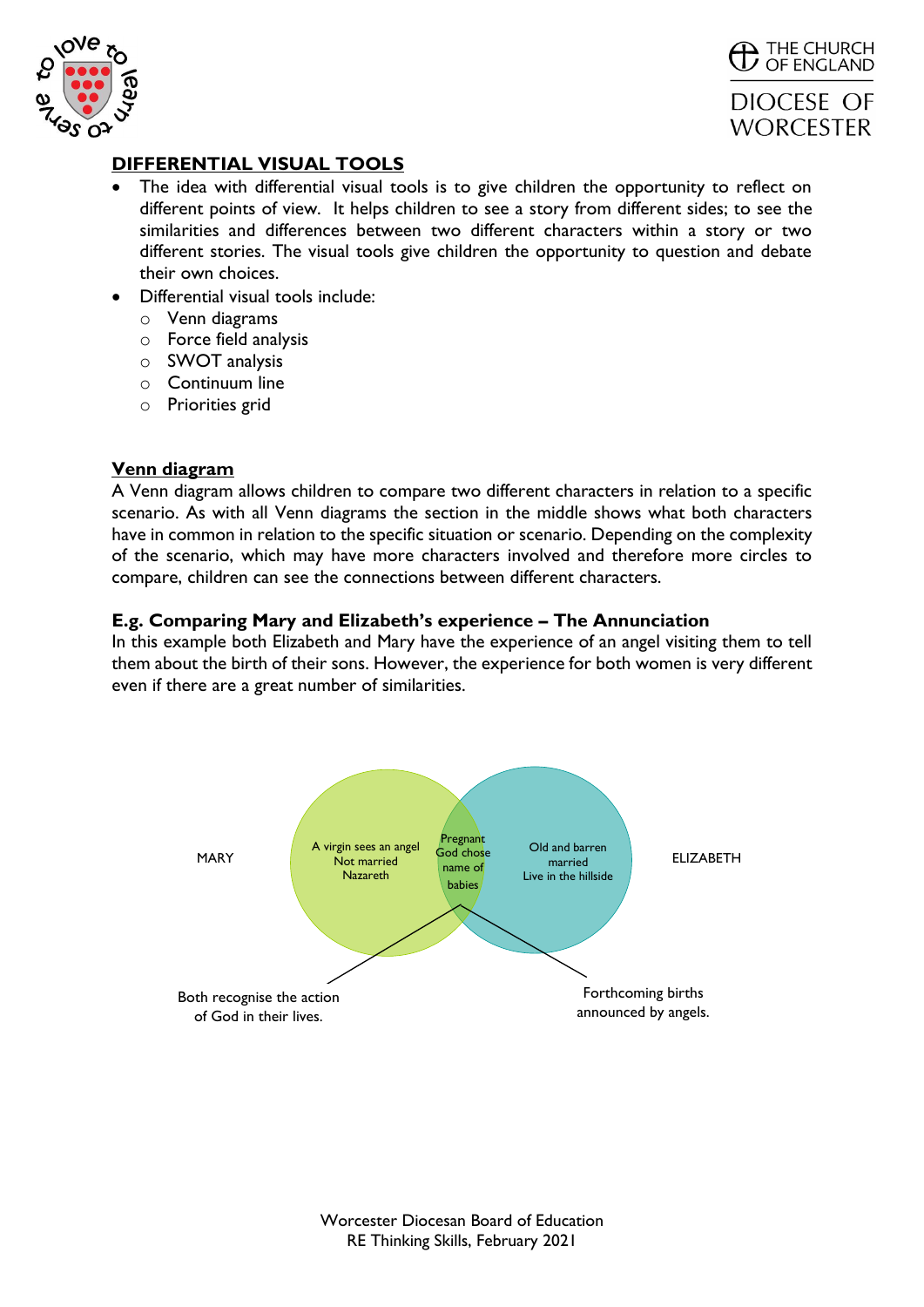



# **Force field analysis**

This a complex way of looking at an event. It helps support children to see different sides of the same situation and to begin to think of counter arguments. Driving forces are things that have contributed to an event happen or reasons why an event must happen. Resisting forces are reasons why an event should not happen. You could then begin to look at what the consequences might be if the event did or did not happen. This can apply to a wide range of scenarios.

### **E.g. Why should Jesus die?**

| <b>Driving Force</b>             | <b>Resisting Force</b>    |
|----------------------------------|---------------------------|
| Jealousy of Pharisees and others | He is the Messiah         |
| Claimed to be King of the Jews   | New type of king          |
| Public unrest threatened         | Too popular with the poor |
| Lack of faith in him             | Miraculous powers         |

This idea can be applied whenever a character needs to make a decision, for example:

- Mary accepting the God's invitation to be the mother of Jesus.
- Jesus going ahead with the crucifixion.
- Joseph marrying / not marrying Mary.
- Judas betraying Jesus.
- Jonah visiting Nineveh.

#### **SWOT analysis**

| <b>Strengths</b> | Weaknesses | <b>Opportunities</b> | <b>Threats</b> |
|------------------|------------|----------------------|----------------|
|                  |            |                      |                |

SWOT analysis helps children to see the big picture of an event or scenario. It helps develop their concept of strengths and weaknesses of characters, decisions or actions.

As part of the activity, you could give a group of children each section and then ask them to come together. Alternatively, you could then ask positive group (strengths / opportunities) to work with negative group (weaknesses / threats), to help them to begin to justify their thoughts and ideas.

#### **E.g. The Prodigal Son**

The opportunities arise from taking the inheritance early and the threats are the things that would prevent him from being happy.

| <b>Strengths</b>                                                            | Weaknesses |                                                        |                                        |  |
|-----------------------------------------------------------------------------|------------|--------------------------------------------------------|----------------------------------------|--|
| Lives life to the full<br><b>Thinker</b><br>Strong relationship with Father |            | Greedy<br>Poor concentration<br><b>Reckless</b><br>The |                                        |  |
| <b>Opportunities</b>                                                        |            | <b>Prodigal Son</b>                                    | <b>Threats</b>                         |  |
| Freedom<br>Create new relationship<br>Secure family background              |            |                                                        | Older brother<br>Famine<br>Immigration |  |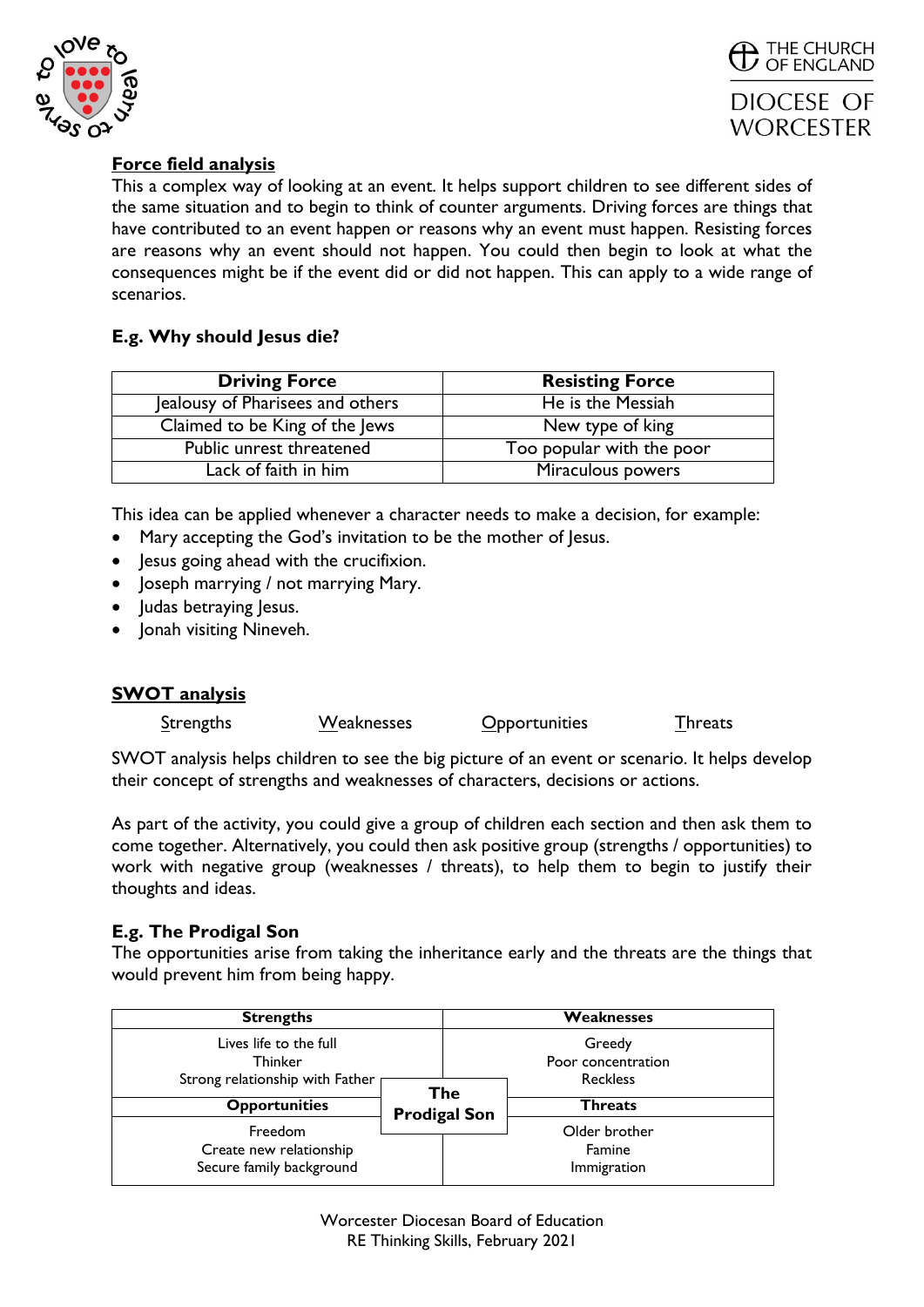



#### **Continuum line**

The continuum line helps children make decisions about what is and isn't important within a story. Children plot ideas on top of the continuum line, but also discuss clear reasoning and rationale behind the placement of their ideas. This is different from a diamond-9 card sort in that all of the elements are relevant to the story and it also demonstrates the position of one part of the story to another. You can also change the focus of to whom it is important, which may change their order.

#### **E.g. The Last Supper**

Place these aspects of the story on the continuum in relation to their importance to Jesus achieving his goal of dying.

| <b>Most</b>      |                 | <b>Institution</b> | Washing | <b>Least</b>     |  |
|------------------|-----------------|--------------------|---------|------------------|--|
| <b>Important</b> | <b>Betrayal</b> | <b>Eucharist</b>   | of feet | <b>Important</b> |  |

You could also place them in order of:

- Importance to the story
- Importance to demonstrating Jesus' humility
- Importance to key learning points for the disciples
- Importance of Jesus message in a story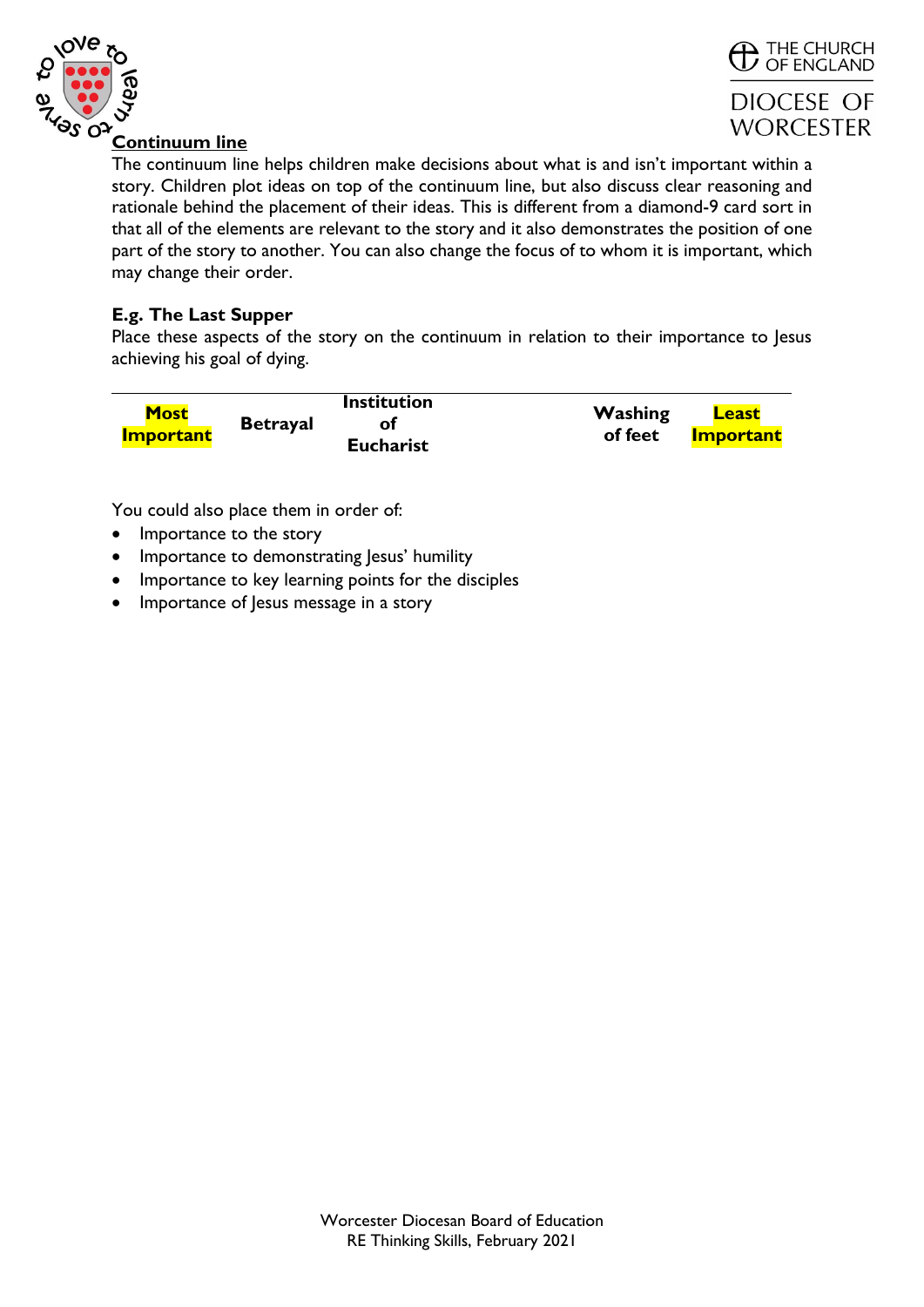



# **Priorities grid**

Throughout the Bible, many different characters have journeys or decisions to make. Sometimes a group of characters have more than one journey or decision to make in one story. A priorities grid gives the children the opportunity to look in detail at these decisions. Being able to understand the risk that a character has had to endure gives an understanding as to how important it might be. The priorities grid allows you to plot events that would be easy / hard to do alongside having little / high reward. Children see that decisions which are hard may also bring great reward in terms of personal satisfaction.

Children could complete this as a group task using post-it notes, verbalising their decision making before the post-it is allowed to go on to the board. Good discussion can open up with different opinions about whether certain activities were easy or difficult.

#### **E.g. The Wise Men (Magi)**

In the story of the wise men, there are many things that the Magi must do, to complete their journey to Jesus; some of these are hard others are easy. There may be other events in the story relating to the wise men that you could plot.

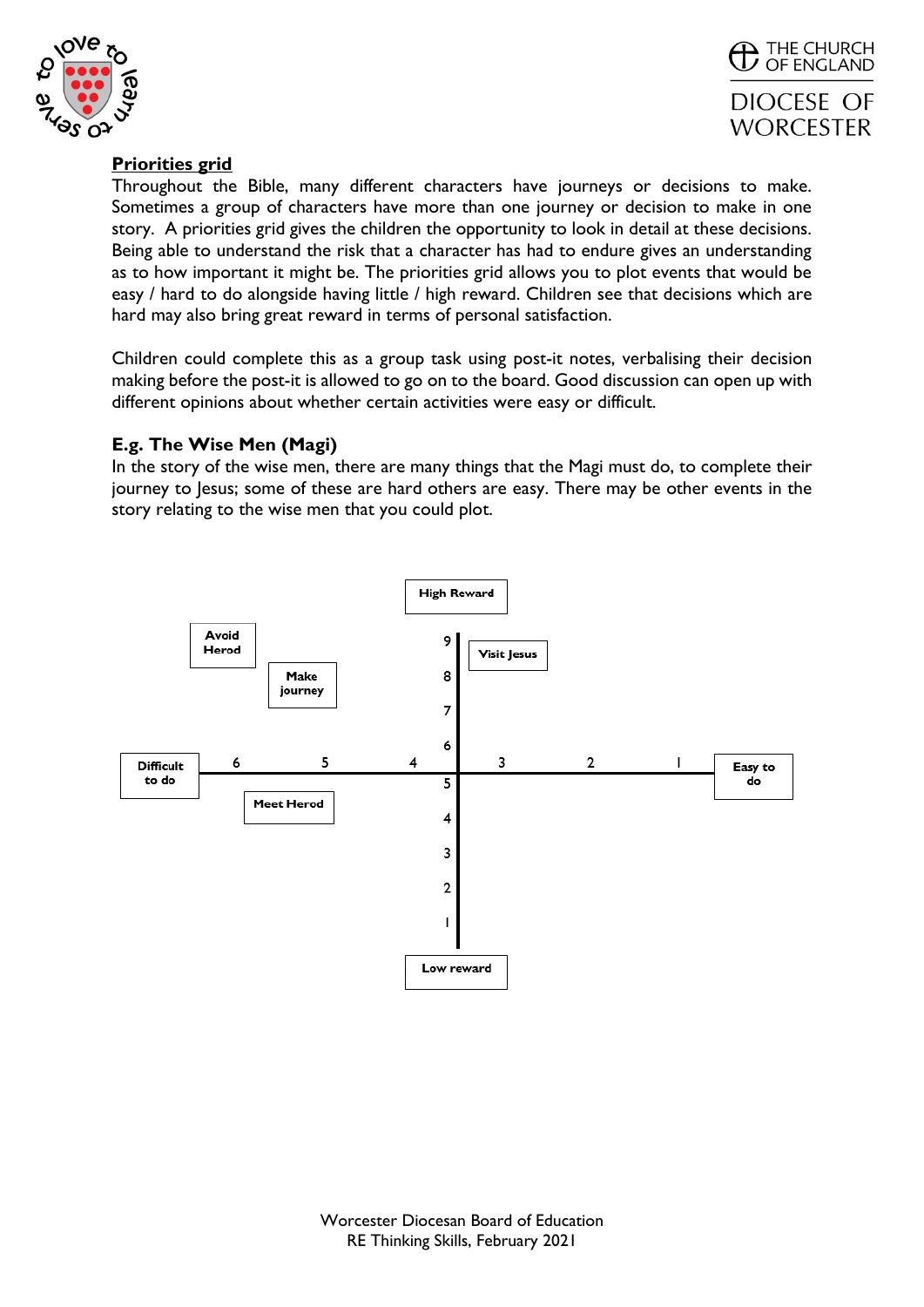



# **TEMPORAL VISUAL TOOLS**

- Temporal visual tools help children to see events through time. They allow children to plot events in order to see how events are linked to together to make a story. You may wish to look at how the same event links to the chronology of two different stories.
- Temporal visual tools include:
	- o Timeline
	- o Storyboard
	- o Flowchart
	- o Cycle
	- o Gantt chart

#### **Flow diagram**

A simple flow diagram helps represent sequences of events, either known or unknown. It can help with understanding cause and effect as generally the events follow on as one event is often the cause of another event. Additional arrows could be used to show where one event has been as a direct consequence of another.



RE Thinking Skills, February 2021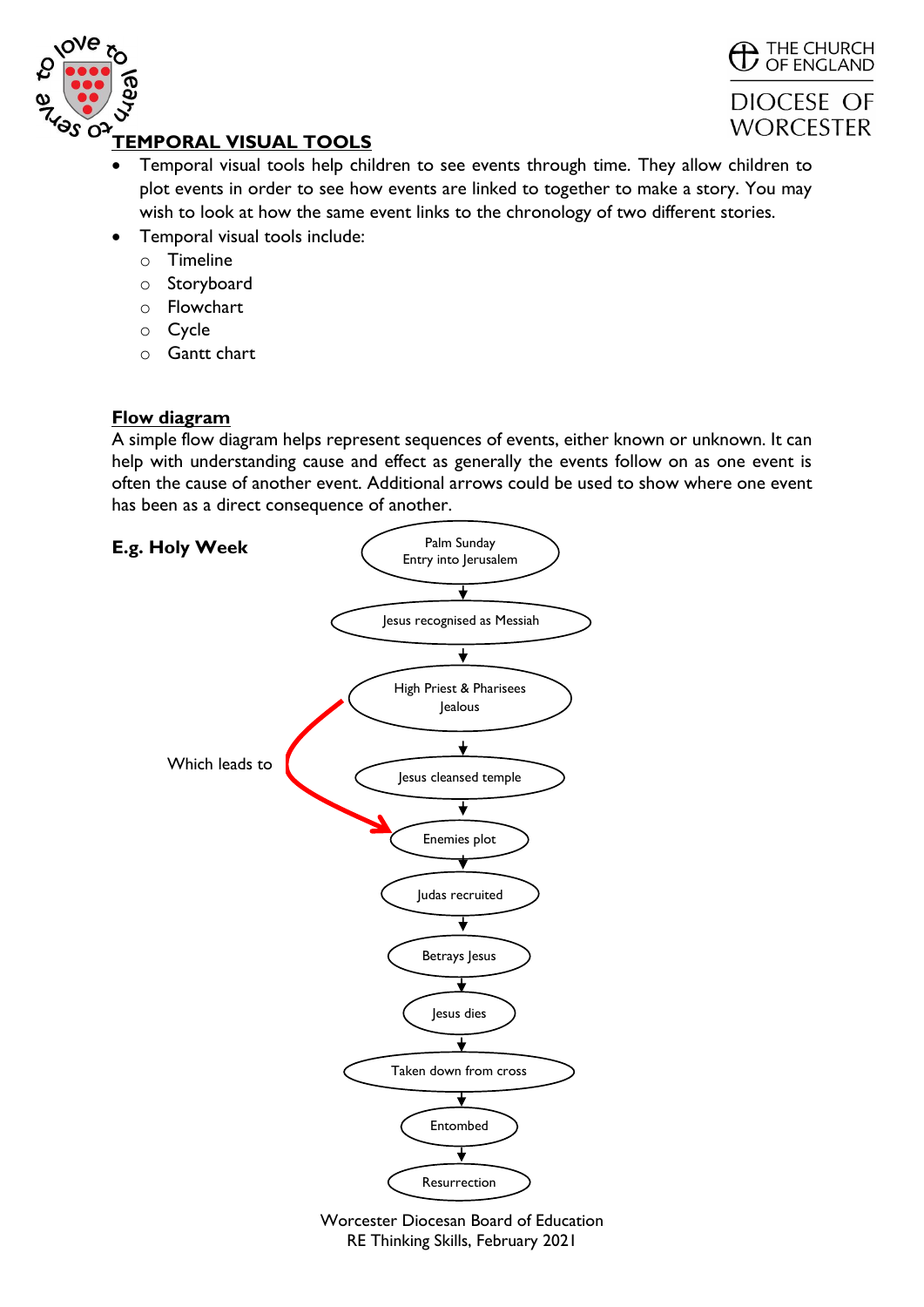



#### **GANTT diagram**

A Gantt diagram is another way of representing time in a story. It can help children to see the passage of time as well as having to think about the order of a story. It also may help children to see where events in a story happen concurrently rather than as a linear set of events. You could substitute 'Event 1' etc. for specfic timings, such as hours or days, if known.

#### **E.g. Holy Week**

As we know that certain events happened on certain days of Holy Week, in this example we could replace the 'Event' with the days and even break things down to morning, afternoon and evening.

|                               | Event | Event          | Event | Event | Event | Event | Event | Event |
|-------------------------------|-------|----------------|-------|-------|-------|-------|-------|-------|
|                               |       | $\overline{2}$ | 3     | 4     | 6     | 7     | 8     | 9     |
| Jesus dies                    |       |                |       |       |       |       |       |       |
| Entry into<br>Jerusalem       |       |                |       |       |       |       |       |       |
| Jesus clears the<br>temple    |       |                |       |       |       |       |       |       |
| Enemies' plot                 |       |                |       |       |       |       |       |       |
| Jesus in the<br>Garden        |       |                |       |       |       |       |       |       |
| Judas dies                    |       |                |       |       |       |       |       |       |
| Jesus is betrayed             |       |                |       |       |       |       |       |       |
| The Last Supper               |       |                |       |       |       |       |       |       |
| Jesus on trial                |       |                |       |       |       |       |       |       |
| Judas recruited               |       |                |       |       |       |       |       |       |
| Peter denies<br>knowing Jesus |       |                |       |       |       |       |       |       |